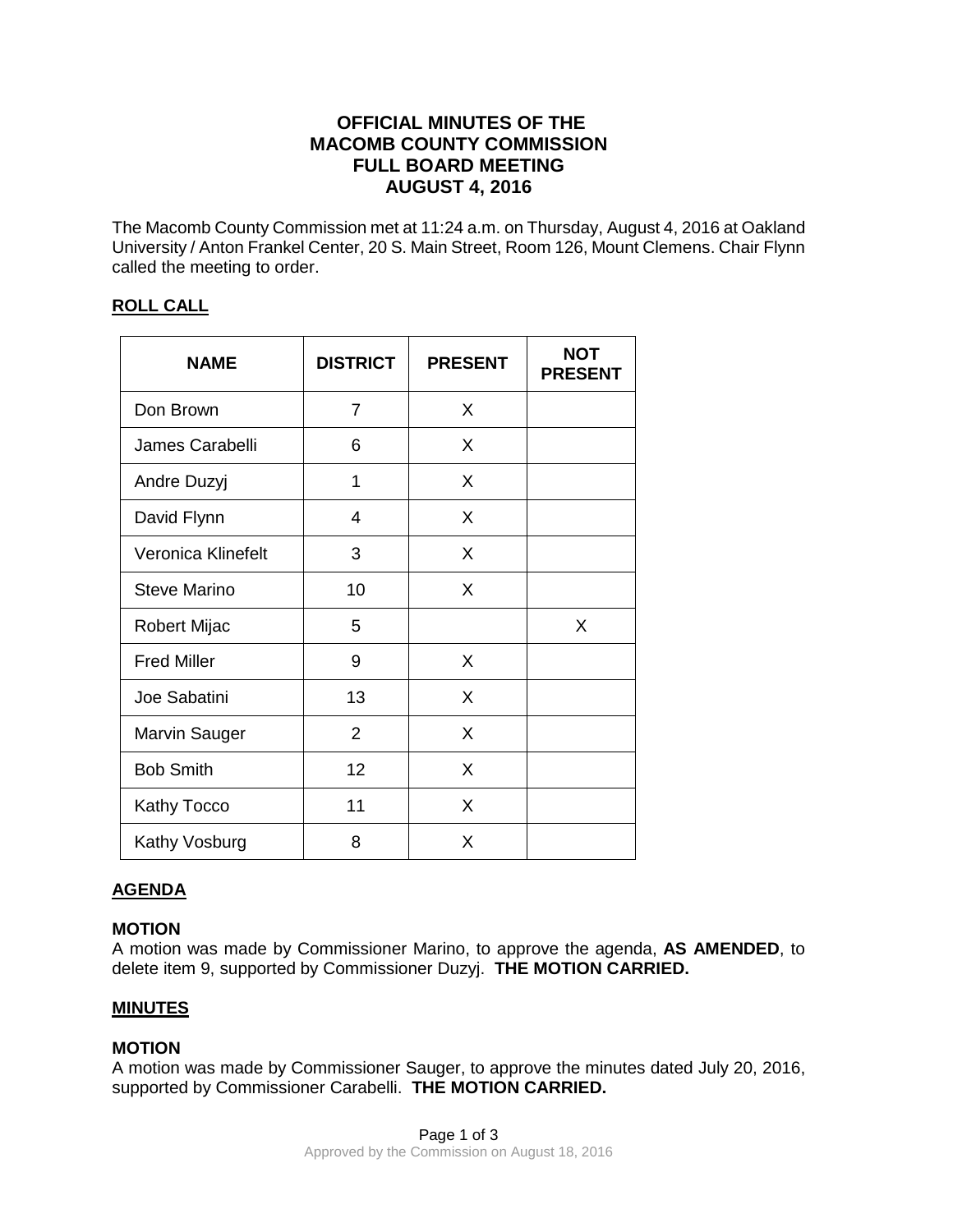#### **PUBLIC PARTICIPATION**

None

## **CORRESPONDENCE FROM EXECUTIVE**

None

#### **JOINT COMMITTEE: GOVERNMENT OPERATIONS / HEALTH & HUMAN SERVICES / JUSTICE & PUBLIC SAFETY / FINANCE MEETING – AUGUST 4, 2016**

The reading of the recommendations from the Joint Committee meeting was waived and a motion was made by Commissioner Tocco, supported by Commissioner Brown, to adopt the committee recommendations.

- **R16-160** Approve the FY 2016 budget amendment request from the Department of Emergency Management & Communications resulting in a net increase of \$90,000.00 in the calendar year Emergency Management Grant Fund (Fund 350) from the receipt and execution of the 2015 Operation Stonegarden Grant Agreement {OPSG); further, a copy of this Board of Commissioners' action is directed to be delivered forthwith to the Office of the County Executive.
- **R16-161** Approve a grant agreement with Two Seven Oh Inc. to receive a grant in the amount of \$10,000 from for the Department of Animal Control; further, a copy of this Board of Commissioners' action is directed to be delivered forthwith to the Office of the County Executive.
- **R16-162** Concur with Corporation Counsel in the settlement concerning the case of Henrietta Schoenherr v Macomb County and Macomb County Community Services Agency (MCCSA); further, a copy of this Board of Commissioners' action is directed to be delivered forthwith to the Office of the County Executive.

## **THE MOTION CARRIED.**

#### **PROCLAMATION**

#### **MOTION**

A motion was made by Commissioner Miller, to adopt the following Proclamation, supported by Commissioner Brown.

**R16-163** Commending Evan Fadanelli for achieving the status of Eagle Scout in the Boy scouts of America. (offered by Brown; recommended by Finance Committee of 08/04/16). **THE MOTION CARRIED.**

#### **NEW BUSINESS**

Chair Flynn suggested Commissioners put together their thoughts and send them over regarding the ethics ordinance or talk to Scott directly and they will also follw-up with the Executive's Office to send anything they have over.

#### **PUBLIC PARTICIPATION**

None